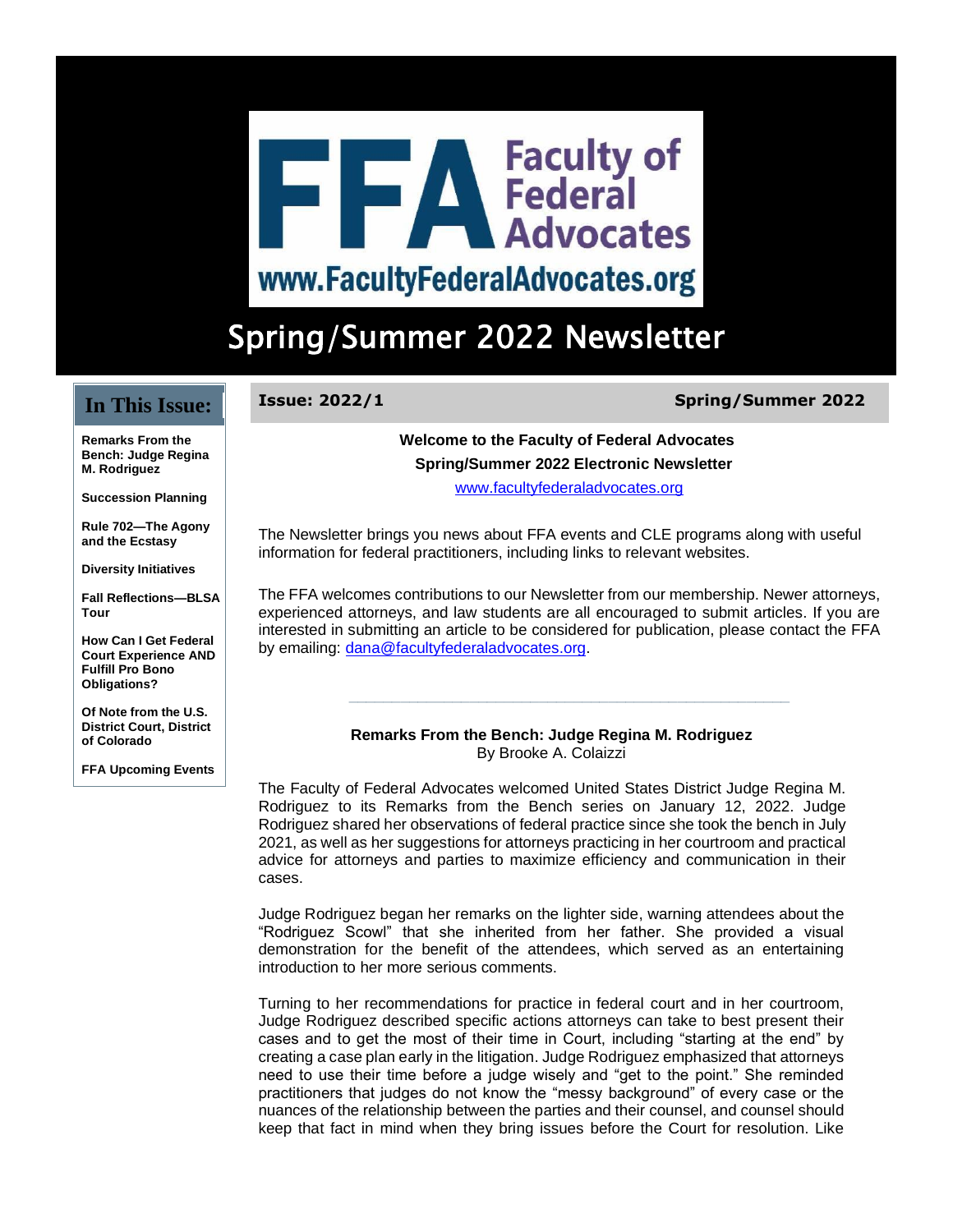#### **[Who We Are](https://www.facultyfederaladvocates.org/)**

#### **Board of Directors**

Hetal Doshi **President**

Daniel Graham **President-Elect**

Kirstin Jahn **Treasurer**

Karl Schock **Secretary**

Russell Stewart **Immediate Past President**

Mary Butterton Chuan "CiCi" Cheng Aaron Conrardy Lauren Dickey Nathan Foster David Lichtenstein Anna Martinez LeeAnn Morrill Daniel Shaffer Wendy Shea Kathleen Shen Anne Sherwood Ben Strawn David Tonini

Dana Collier **Executive Director** many judges, Judge Rodriguez expects attorneys to take their conferral obligations seriously and engage in genuine discussion with opposing counsel.

Judge Rodriguez offered valuable suggestions for maximizing the utility of motions. Most importantly, attorneys need to be clear and specific, omitting unnecessary formality and providing a clear statement of the Court's jurisdiction over the matter and a plain, explicit statement of the relief sought. Attorneys should structure their arguments around the elements of relevant claims, and it is extremely important for attorneys to address the issue of "what law applies" early on and up front. In addition to aiding the Court, an accurate understanding of what law and rules apply in a given case is a major component of attorney credibility before the Court.

Judge Rodriguez offered the following additional tips for motions practice:

- Read the judge's practice standards!
- Cite to ECF numbers.
- Cite to facts, not argument, as argument is not evidence.
- Cite to exhibits by exhibit letter or number, not by the title of the exhibit.
- Use headings, which are "beautiful things."
- Use tables of contents for longer motions.
- Title motions correctly; motions needing a ruling are not "stipulations."
- Limit the use of footnotes, which can be distracting.
- Federal court means the Federal Rules of Evidence.

As for specific appearances before her, Judge Rodriguez noted that scheduling conferences are not pro forma, as they provide attorneys and the Court with the chance to talk about the specifics of the case. Judge Rodriguez conducts her own trial preparation conferences and endeavors to have jury instructions finalized before trial begins. She strongly encouraged attorneys to use the jury instructions to structure their case and they can be used during closing arguments. Although a big proponent of courtroom technology, Judge Rodriguez is not a fan of "gotchas" or "surprises" in the courtroom, and she emphasized that parties must share any potentially disputed electronic material with opposing counsel before using it. Similarly, attorneys should discuss sensitive voir dire questions with opposing counsel. Judge Rodriguez allows attorneys to ask questions during voir dire but indicated she will ask a standard set of questions and "sensitive" questions if the parties agree on the "sensitive" questions.

Many thanks to Judge Rodriguez for her thoughtful and helpful comments.

Click **[HERE](http://www.cod.uscourts.gov/JudicialOfficers/ActiveArticleIIIJudges/HonReginaMRodriguez.aspx)** for Judge Rodriguez's Practice Standards.

#### **Mission of the Faculty of Federal Advocates**

**The Faculty of Federal Advocates (FFA)** is an organization of attorneys dedicated to improving the quality of legal practice in the federal courts in Colorado by enhancing advocacy skills, professionalism,

#### **Succession Planning** By Jodi Martin and Jonathan White

**\_\_\_\_\_\_\_\_\_\_\_\_\_\_\_\_\_\_\_\_\_\_\_\_\_\_\_\_\_\_\_\_\_\_\_\_\_\_\_\_\_\_\_\_\_\_\_\_\_\_\_\_\_\_**

Running a solo or small firm practice means that you are not only practicing law, but also running a small business. This may mean marketing, bookkeeping, payroll, human resources, and more. It should also mean making sure you have thought through succession planning. This article offers some suggestions about how to effectively think about your succession planning, including why you have to do it, where to start, and what happens if you don't.

#### **Why do it**

Nearly half of all active attorneys are age 50 or older. Furthermore, nearly 40% of active attorneys aged 60 to 69 and nearly 50% of those aged 70-79 are solo practitioners. While age is not the only factor in determining whether succession planning is necessary, it should be a motivator if succession planning has not been completed. Further, the pandemic has reinforced the need to prepare for the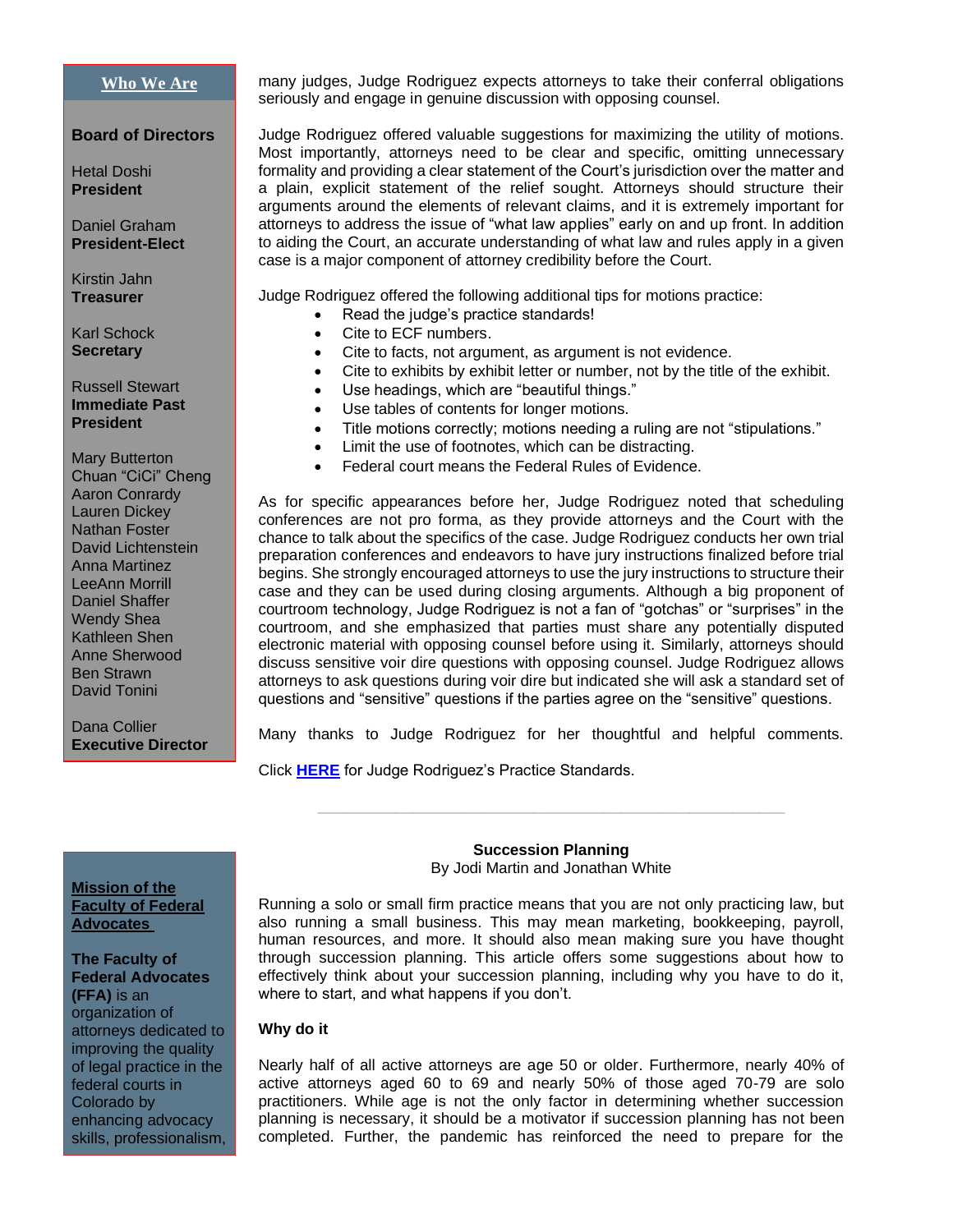#### and the integrity of practice.

The FFA provides continuing legal education classes, mentoring and pro bono opportunities, and other support services to foster and demonstrate commitment to the highest standards of advocacy and professional and ethical conduct. The FFA pro-motes support, mentorship, education, and camaraderie for federal court practitioners.

Become a member or learn more at our website: raladvocate [org](http://r20.rs6.net/tn.jsp?f=001z9tZg0nCULmYCVz73p3-xAR9moP0_0NmFtRc6-ANeR06lpou4VBLpNQ6Gfdm_tv7-f-NrdMjGAVrTjSm9RUcpBzXEutKxY_kE2K6zgsD-JxHgCR_08-4TRC2bHp8pZEgs8fTTTP7z_q_F8RlmniIImFiZ6kToAiXmd3w4H-hgJNLa-2H5QtMfebNRqEmXz53_4-UoskphX3zYmWTDNRfXg==&c=tID4TZ_X7a5iPAVyXTDoqA6-I0Oqc5ET6QqG5AY9Jy7CZMWTaO6_7w==&ch=y-DzzmxaKG-aDEWYsUzH7SOYjhknLbi1Qrvfo1_lGhy0J7p4BOvvJA==)

#### **Quick Links**

**[Join the Faculty of](http://r20.rs6.net/tn.jsp?f=001z9tZg0nCULmYCVz73p3-xAR9moP0_0NmFtRc6-ANeR06lpou4VBLpMorO1PxACWFn2Z8TcE1KqdlGqV9lz7eXjAvJzCQ1My-9kLkd10rCSyDI7Ullkk2E8yhHGv11mZJgyJjlv2OABcajsEGzs2lcIuj8JkaTDWHQP52JtX2KtlENjjWnmfBdQ2Bghad2QaK7T7mMwelwMIukxXo3sPWaw==&c=tID4TZ_X7a5iPAVyXTDoqA6-I0Oqc5ET6QqG5AY9Jy7CZMWTaO6_7w==&ch=y-DzzmxaKG-aDEWYsUzH7SOYjhknLbi1Qrvfo1_lGhy0J7p4BOvvJA==)  [Federal Advocates](http://r20.rs6.net/tn.jsp?f=001z9tZg0nCULmYCVz73p3-xAR9moP0_0NmFtRc6-ANeR06lpou4VBLpMorO1PxACWFn2Z8TcE1KqdlGqV9lz7eXjAvJzCQ1My-9kLkd10rCSyDI7Ullkk2E8yhHGv11mZJgyJjlv2OABcajsEGzs2lcIuj8JkaTDWHQP52JtX2KtlENjjWnmfBdQ2Bghad2QaK7T7mMwelwMIukxXo3sPWaw==&c=tID4TZ_X7a5iPAVyXTDoqA6-I0Oqc5ET6QqG5AY9Jy7CZMWTaO6_7w==&ch=y-DzzmxaKG-aDEWYsUzH7SOYjhknLbi1Qrvfo1_lGhy0J7p4BOvvJA==)  [Here!](http://r20.rs6.net/tn.jsp?f=001z9tZg0nCULmYCVz73p3-xAR9moP0_0NmFtRc6-ANeR06lpou4VBLpMorO1PxACWFn2Z8TcE1KqdlGqV9lz7eXjAvJzCQ1My-9kLkd10rCSyDI7Ullkk2E8yhHGv11mZJgyJjlv2OABcajsEGzs2lcIuj8JkaTDWHQP52JtX2KtlENjjWnmfBdQ2Bghad2QaK7T7mMwelwMIukxXo3sPWaw==&c=tID4TZ_X7a5iPAVyXTDoqA6-I0Oqc5ET6QqG5AY9Jy7CZMWTaO6_7w==&ch=y-DzzmxaKG-aDEWYsUzH7SOYjhknLbi1Qrvfo1_lGhy0J7p4BOvvJA==)**

[U. S. Supreme Court](http://r20.rs6.net/tn.jsp?f=001z9tZg0nCULmYCVz73p3-xAR9moP0_0NmFtRc6-ANeR06lpou4VBLpGcz1iwng1hJ_t_Pu7YObAHKGHjkEbgfwax1gj52SgorD3rnvj3EzVBBCk89FZAwbHehkkvRar3Fvdor03IvYX8_IWzdxNjkNZpRBVnESjwI4MjHljxbFSHZRrGSUt5tpA==&c=tID4TZ_X7a5iPAVyXTDoqA6-I0Oqc5ET6QqG5AY9Jy7CZMWTaO6_7w==&ch=y-DzzmxaKG-aDEWYsUzH7SOYjhknLbi1Qrvfo1_lGhy0J7p4BOvvJA==)

[U. S. Court of Appeals](http://r20.rs6.net/tn.jsp?f=001z9tZg0nCULmYCVz73p3-xAR9moP0_0NmFtRc6-ANeR06lpou4VBLpGcz1iwng1hJ48DZIFpQt1dp4KVqZwe7cagDt3i4YnqpP9zF2avsNxJUSkeIgi1om2hjRmMfi7fHgg0AqabpJzx5sJsvx2LA4aUr22XyvXcNz9680JYd3gt0_Zk_vJHyGw==&c=tID4TZ_X7a5iPAVyXTDoqA6-I0Oqc5ET6QqG5AY9Jy7CZMWTaO6_7w==&ch=y-DzzmxaKG-aDEWYsUzH7SOYjhknLbi1Qrvfo1_lGhy0J7p4BOvvJA==)  [10th Circuit](http://r20.rs6.net/tn.jsp?f=001z9tZg0nCULmYCVz73p3-xAR9moP0_0NmFtRc6-ANeR06lpou4VBLpGcz1iwng1hJ48DZIFpQt1dp4KVqZwe7cagDt3i4YnqpP9zF2avsNxJUSkeIgi1om2hjRmMfi7fHgg0AqabpJzx5sJsvx2LA4aUr22XyvXcNz9680JYd3gt0_Zk_vJHyGw==&c=tID4TZ_X7a5iPAVyXTDoqA6-I0Oqc5ET6QqG5AY9Jy7CZMWTaO6_7w==&ch=y-DzzmxaKG-aDEWYsUzH7SOYjhknLbi1Qrvfo1_lGhy0J7p4BOvvJA==)

> [U. S. District](http://r20.rs6.net/tn.jsp?f=001z9tZg0nCULmYCVz73p3-xAR9moP0_0NmFtRc6-ANeR06lpou4VBLpGcz1iwng1hJ3kp7isoGQ1LO4SsA1gIqrJpjXi1cD4U3zUG2MPMqybPb7Tkx4Q_f1XUXS9rUwiyDuk8v4Uwpp4-yFQtKBk3ulZL2UI0s25v9w0s0uG7Y0zPMfpX1knoIjw==&c=tID4TZ_X7a5iPAVyXTDoqA6-I0Oqc5ET6QqG5AY9Jy7CZMWTaO6_7w==&ch=y-DzzmxaKG-aDEWYsUzH7SOYjhknLbi1Qrvfo1_lGhy0J7p4BOvvJA==)  Court [District](http://r20.rs6.net/tn.jsp?f=001z9tZg0nCULmYCVz73p3-xAR9moP0_0NmFtRc6-ANeR06lpou4VBLpGcz1iwng1hJ3kp7isoGQ1LO4SsA1gIqrJpjXi1cD4U3zUG2MPMqybPb7Tkx4Q_f1XUXS9rUwiyDuk8v4Uwpp4-yFQtKBk3ulZL2UI0s25v9w0s0uG7Y0zPMfpX1knoIjw==&c=tID4TZ_X7a5iPAVyXTDoqA6-I0Oqc5ET6QqG5AY9Jy7CZMWTaO6_7w==&ch=y-DzzmxaKG-aDEWYsUzH7SOYjhknLbi1Qrvfo1_lGhy0J7p4BOvvJA==) of **[Colorado](http://r20.rs6.net/tn.jsp?f=001z9tZg0nCULmYCVz73p3-xAR9moP0_0NmFtRc6-ANeR06lpou4VBLpGcz1iwng1hJ3kp7isoGQ1LO4SsA1gIqrJpjXi1cD4U3zUG2MPMqybPb7Tkx4Q_f1XUXS9rUwiyDuk8v4Uwpp4-yFQtKBk3ulZL2UI0s25v9w0s0uG7Y0zPMfpX1knoIjw==&c=tID4TZ_X7a5iPAVyXTDoqA6-I0Oqc5ET6QqG5AY9Jy7CZMWTaO6_7w==&ch=y-DzzmxaKG-aDEWYsUzH7SOYjhknLbi1Qrvfo1_lGhy0J7p4BOvvJA==)**

U.S. Bankruptcy [Court, District of](http://r20.rs6.net/tn.jsp?f=001z9tZg0nCULmYCVz73p3-xAR9moP0_0NmFtRc6-ANeR06lpou4VBLpCJt3nXIOuoKjfo9Vi9Ssy3JbxYrW5Eyr4VCtZvtLD1wVlM6CXSRYOyFtomkd16D66g2n4xnSKha68RvwqJTL-ezKHwA0IGM-StkzmcNyOmqL5qFFIFB1bBGjXofs8mWxw==&c=tID4TZ_X7a5iPAVyXTDoqA6-I0Oqc5ET6QqG5AY9Jy7CZMWTaO6_7w==&ch=y-DzzmxaKG-aDEWYsUzH7SOYjhknLbi1Qrvfo1_lGhy0J7p4BOvvJA==)  **[Colorado](http://r20.rs6.net/tn.jsp?f=001z9tZg0nCULmYCVz73p3-xAR9moP0_0NmFtRc6-ANeR06lpou4VBLpCJt3nXIOuoKjfo9Vi9Ssy3JbxYrW5Eyr4VCtZvtLD1wVlM6CXSRYOyFtomkd16D66g2n4xnSKha68RvwqJTL-ezKHwA0IGM-StkzmcNyOmqL5qFFIFB1bBGjXofs8mWxw==&c=tID4TZ_X7a5iPAVyXTDoqA6-I0Oqc5ET6QqG5AY9Jy7CZMWTaO6_7w==&ch=y-DzzmxaKG-aDEWYsUzH7SOYjhknLbi1Qrvfo1_lGhy0J7p4BOvvJA==)** 

U. S. Attorney's Office [Colorado](http://r20.rs6.net/tn.jsp?f=001z9tZg0nCULmYCVz73p3-xAR9moP0_0NmFtRc6-ANeR06lpou4VBLpGcz1iwng1hJAMAZ_Z_HXfCEi0OpM-BwK3KnI_8fGGfP1vkd-2PdYYXpysOIABeOKqBkz4_bQUbyxR2Pl41W78D1HNvPZonFj3nyemF7qjqURaKQ_sCtep9543-kqIIo6Q==&c=tID4TZ_X7a5iPAVyXTDoqA6-I0Oqc5ET6QqG5AY9Jy7CZMWTaO6_7w==&ch=y-DzzmxaKG-aDEWYsUzH7SOYjhknLbi1Qrvfo1_lGhy0J7p4BOvvJA==)

unexpected. Having a plan will benefit your family and your clients if something unexpected happens to you.

Some factors that impact the need for succession planning are your ethical obligations as an attorney and your duties to clients and third parties. The American Bar Association issued an opinion finding that the duty of competent representation includes safeguarding a client's interests in the event of an attorney's death, disability, impairment, or incapacity. *See* ABA Formal Op. 92-369. Further, the comments to Colo. RPC 1.3, which includes a duty of diligence, specifically address a solo practitioner's responsibility to prepare a plan to prevent neglect in the event of the practitioner's death or disability. *See* Colo. RPC 1.3, comment 5. There is also an obligation to safeguard the property of clients and third parties under Colo. RPC 1.15. Further, Colo. RPC 1.6 requires lawyers to keep information regarding the representation of a client confidential absent certain conditions, and lawyers must also preserve the confidences of former clients under Colo. RPC 1.9(c).

Your malpractice carrier may also require you to have at least some minimal succession planning tactics in place to comply with your coverage requirements.

Click **HERE** to read the full article.

Click **[HERE](https://facultyoffederaladvocates44.wildapricot.org/resources/Succession%20Planning%20Guide%20-%202019.pdf)** and **[HERE](https://facultyoffederaladvocates44.wildapricot.org/resources/Succession%20Planning%20for%20Lawyers%20-%202022.pdf)** for the program materials.

#### **Rule 702 – The Agony and the Ecstasy** By Marilyn Chappell and Timothy O'Hara

**\_\_\_\_\_\_\_\_\_\_\_\_\_\_\_\_\_\_\_\_\_\_\_\_\_\_\_\_\_\_\_\_\_\_\_\_\_\_\_\_\_\_\_\_\_\_\_\_\_\_\_\_\_\_**

Chief United States District Judge Philip A. Brimmer discussed disclosure requirements for expert witness testimony, and motions seeking to exclude such testimony, in "Rule  $702$  – The Agony and the Ecstasy,"<sup>1</sup> a Faculty of Federal Advocates-sponsored continuing legal education webinar on February 11, 2022.

Judge Brimmer explained that the program's title referenced the "ecstasy" of wellpresented, persuasive expert testimony that is admissible in compliance with Federal Rule of Evidence 702. The "agony" referenced expert testimony not meeting that standard and that is limited or rejected completely. He covered general points on expert disclosures and Rule 702 motions, as well as issues specific to civil and criminal cases.

At the outset, Judge Brimmer emphasized that Rule 702 motions should seek to limit/bar *the opinions of an expert*, rather than to strike the expert. He sees many motions that incorrectly seek the latter remedy. Recent changes to Rule 702 clarify that the rule has become much more opinion-centric than expert-centric. *See United States v. Crabbe*, 556 F. Supp. 2d 1217 (D. Colo. 2008). His civil practice standards underscore this point. *See* Brimmer Practice Standards § III(G) ("The motion shall identify with specificity each **opinion** the moving party seeks to exclude.") (emphasis in original).

The landmark case interpreting Rule 702 is *Daubert v. Merrell Dow Pharmaceuticals,*  Inc., 509 U.S. 579 (1993).<sup>2</sup> The Supreme Court clarified it is the court's role to protect juries from "junk science." However, the parties must bring objections to the court, in a timely fashion. *See Questar v. Grynberg*, 201 F.3d 1277, 1289-90 (10th Cir. 2000). The proponent of the opinions carries the burden of demonstrating their admissibility.

<sup>&</sup>lt;sup>1</sup> The title of the lecture refers to a movie directed by Carol Reed and starring Charlton Heston.

<sup>&</sup>lt;sup>2</sup> According to counsel that brought the matter to the Supreme Court, the petitioner's name is pronounced "Dowbert," not "Dow-bear."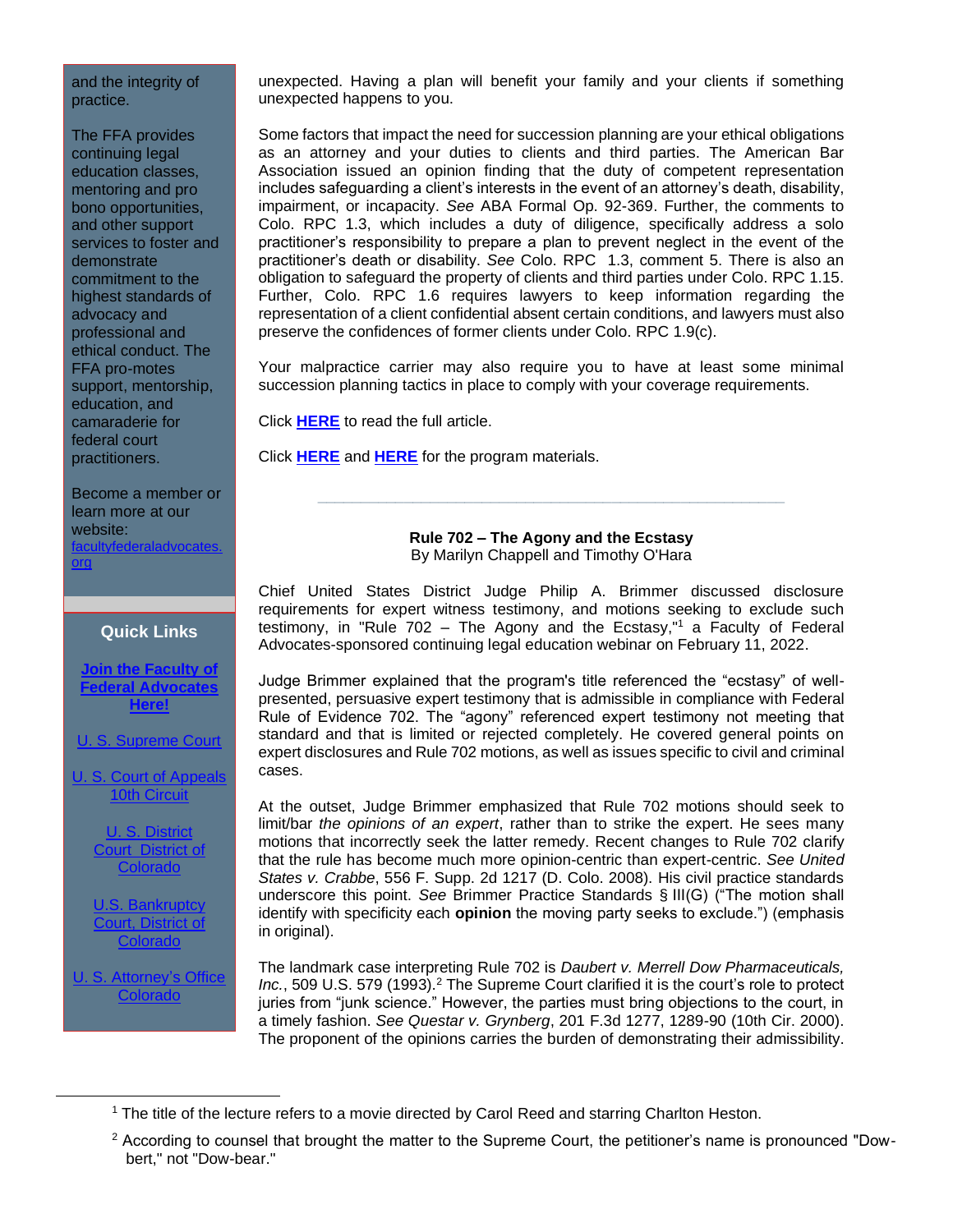[Federal Public](http://r20.rs6.net/tn.jsp?f=001z9tZg0nCULmYCVz73p3-xAR9moP0_0NmFtRc6-ANeR06lpou4VBLpGcz1iwng1hJ1LbLmyckJi7L_Ag3-cpRLm85knu9za49PhbLOCUWC83QJ4ZBlWETbzKBmeJKfPy8Dm_7OnUX3NkOR0TAJPOROuO95nRO5RGQyY9kX18Hr_k=&c=tID4TZ_X7a5iPAVyXTDoqA6-I0Oqc5ET6QqG5AY9Jy7CZMWTaO6_7w==&ch=y-DzzmxaKG-aDEWYsUzH7SOYjhknLbi1Qrvfo1_lGhy0J7p4BOvvJA==)  Defender [Colorado/](http://r20.rs6.net/tn.jsp?f=001z9tZg0nCULmYCVz73p3-xAR9moP0_0NmFtRc6-ANeR06lpou4VBLpGcz1iwng1hJ1LbLmyckJi7L_Ag3-cpRLm85knu9za49PhbLOCUWC83QJ4ZBlWETbzKBmeJKfPy8Dm_7OnUX3NkOR0TAJPOROuO95nRO5RGQyY9kX18Hr_k=&c=tID4TZ_X7a5iPAVyXTDoqA6-I0Oqc5ET6QqG5AY9Jy7CZMWTaO6_7w==&ch=y-DzzmxaKG-aDEWYsUzH7SOYjhknLbi1Qrvfo1_lGhy0J7p4BOvvJA==) **[Wyoming](http://r20.rs6.net/tn.jsp?f=001z9tZg0nCULmYCVz73p3-xAR9moP0_0NmFtRc6-ANeR06lpou4VBLpGcz1iwng1hJ1LbLmyckJi7L_Ag3-cpRLm85knu9za49PhbLOCUWC83QJ4ZBlWETbzKBmeJKfPy8Dm_7OnUX3NkOR0TAJPOROuO95nRO5RGQyY9kX18Hr_k=&c=tID4TZ_X7a5iPAVyXTDoqA6-I0Oqc5ET6QqG5AY9Jy7CZMWTaO6_7w==&ch=y-DzzmxaKG-aDEWYsUzH7SOYjhknLbi1Qrvfo1_lGhy0J7p4BOvvJA==)** 

[Colorado State Courts](http://r20.rs6.net/tn.jsp?f=001z9tZg0nCULmYCVz73p3-xAR9moP0_0NmFtRc6-ANeR06lpou4VBLpGcz1iwng1hJuChqJfe_yVTKz3CaMGFq8ORzxR3oDxkvseXalrctStJLLLTZfRHOiykprS-Fg43NLxXQ1PGIqYEF331JPokaz4XO0jv3TG7Hiep_DtiUjgAGvznRiyRZXQ==&c=tID4TZ_X7a5iPAVyXTDoqA6-I0Oqc5ET6QqG5AY9Jy7CZMWTaO6_7w==&ch=y-DzzmxaKG-aDEWYsUzH7SOYjhknLbi1Qrvfo1_lGhy0J7p4BOvvJA==)

*[Our Courts](http://r20.rs6.net/tn.jsp?f=001z9tZg0nCULmYCVz73p3-xAR9moP0_0NmFtRc6-ANeR06lpou4VBLpGcz1iwng1hJAPLupWAArzJtX3p0oCyE1KQ2czk-18P7nMnT0tcZfuQwyI5JW8UmjCnRWt7M1zhm-6izzPbZhMrKZkPikpPos0sxLUEsbgVbLWmdFjo7F3Ap-hbmRaWG1g==&c=tID4TZ_X7a5iPAVyXTDoqA6-I0Oqc5ET6QqG5AY9Jy7CZMWTaO6_7w==&ch=y-DzzmxaKG-aDEWYsUzH7SOYjhknLbi1Qrvfo1_lGhy0J7p4BOvvJA==)*

*Mascenti v. Becker*, 237 F.3d 1223, 1233 (10th Cir. 2001)*.* The court has discretion on how to resolve issues pertaining to experts, and there is no right to a *Daubert* hearing. *See U.S. v. Nacchio*, 555 F.3d 1234, 1245, 1253-54 (10th Cir. 2009). In fact, most expert disputes are resolved on the motions.

Judge Brimmer made the following suggestions to practitioners:

#### **On expert witness disclosures:**

- Make sure you comply with expert disclosure requirements. Be mindful of the difference between lay opinions (Rule 701) and expert opinions (Rule 702).
- Disclosure obligations include lay opinions going beyond jurors' common experience. *See James River Ins. Co. v. Rapid Funding, LLC*, 658 F.3d 1207, 1214 (10th Cir. 2011).

#### **Civil cases**

- Expert disclosures are governed by Federal Rule of Civil Procedure 26(a)(2). Note the different disclosure requirements for retained and non-retained experts.
- For non-retained experts, you need to disclose opinions, not just topics and not just to provide general references to opinions in medical records or opinions that may be stated in future depositions.
- If expert opinions are developed during litigation, the expert may need to write a report. *See Vanderlaan v. Ameriprise Auto & Home Ins*., No. 20-cv-00191- PAB-STV, 2021 WL 4441518, at \*2 (D. Colo. Sept. 28, 2021).
- If an expert provides further opinions in a deposition not included in the expert's report, you should provide a Rule 26(e) supplemental disclosure. *See* Rule 26(e); *Ciomber v. Cooperative Plus, Inc*., 527 F.3d 635, 642 (7th Cir. 2008).
- If in doubt on whether you have a duty to disclose expert opinions, you should err on the side of disclosure to avoid potential sanctions for late or nondisclosure under Rule 37, based on the factors in *Woodworker's Supply, Inc. v. Principal Mut. Life Ins. Co*., 170 F.3d 985, 993 (10th Cir. 1999).

#### **Criminal cases**

- Federal Rule of Criminal Procedure 16 requires a written summary to be disclosed by the proponent of the expert testimony. This summary must provide the witness's opinions, the bases and reasons for those opinions, and the witness's qualifications.
- Sanctions for non-compliance include:
	- 1) continuance,
	- 2) prohibiting the party from introducing undisclosed evidence, and 3) any other order that is just under the circumstances.
- A robust summary is recommended.

#### **On Rule 702 motions:**

• You should be specific about what opinions by the expert you're seeking to exclude.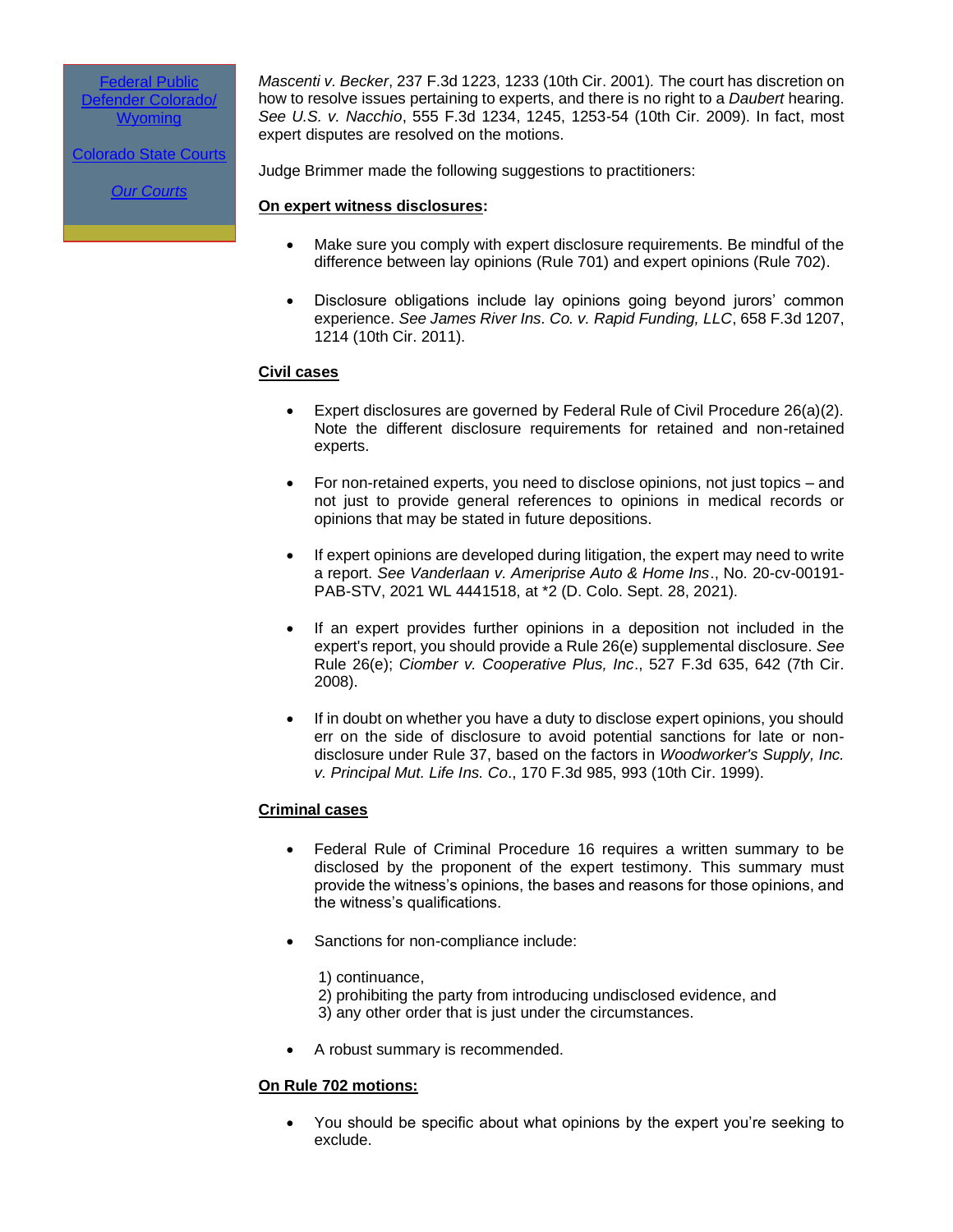- You should make clear the grounds for your challenge *e.g*., reliability and/or relevance.
- You should seek exclusion of expert opinions through a Rule 702 motion well before trial, rather than through a motion in limine close to trial. Otherwise, it may be too late to get the relief you seek, especially if an evidentiary hearing is needed and there is not enough time before trial.

#### **On expert witness trial strategy:**

- Objections to previously undisclosed expert opinions offered at trial may be made under Federal Rule of Civil Procedure 26 or Federal Rule of Criminal Procedure 16.
- Consult any treatise an opposing expert relies upon in particular, pay attention to the methodology it recommends. This may provide good fodder for cross.
- The best experts are great teachers.

Click **[HERE](https://facultyoffederaladvocates44.wildapricot.org/resources/Rule%20702%20FFA%20PowerPoint.pdf)** for the program materials.

**Diversity Initiatives** By Kirstin M. Jahn

**\_\_\_\_\_\_\_\_\_\_\_\_\_\_\_\_\_\_\_\_\_\_\_\_\_\_\_\_\_\_\_\_\_\_\_\_\_\_\_\_\_\_\_\_\_\_\_\_\_\_\_\_\_\_**

In the fall of 2021, the FFA's Diversity, Equity and Inclusivity Committee provided a presentation of internship and externship programs available to the bench and bar.

#### **Magistrate Judge Kristen L. Mix's Diversity Internship Program**

Magistrate Judge Kristen L. Mix, who was appointed to the federal bench in 2007, developed a Diversity Internship Program (known as MixDIP) in 2014 to provide diverse law students from the University of Denver and University of Colorado with an opportunity to work in a variety of public sector legal environments. The following opportunities provided by MixDIP relate to federal practice, and judicial internships with the United States District Court and United States Court of Appeals for the Tenth Circuit:

- United States Attorney's Office
- United States Department of Homeland Security Immigration and Customs Enforcement
- United States Department of Labor Solicitor's Office
- United States District Court for the District of Colorado Legal Officer
- United States Equal Employment Opportunity Commission
- Office of the Federal Public Defender for the Districts of Colorado and Wyoming
- Circuit Judge Allison H. Eid
- Magistrate Judge Michael E. Hegarty
- Magistrate Judge Kristen L. Mix
- Magistrate Judge Nina Y. Wang
- Magistrate Judge Scott T. Varholak
- Magistrate Judge S. Kato Crews
- Magistrate Judge N. Reid Neureiter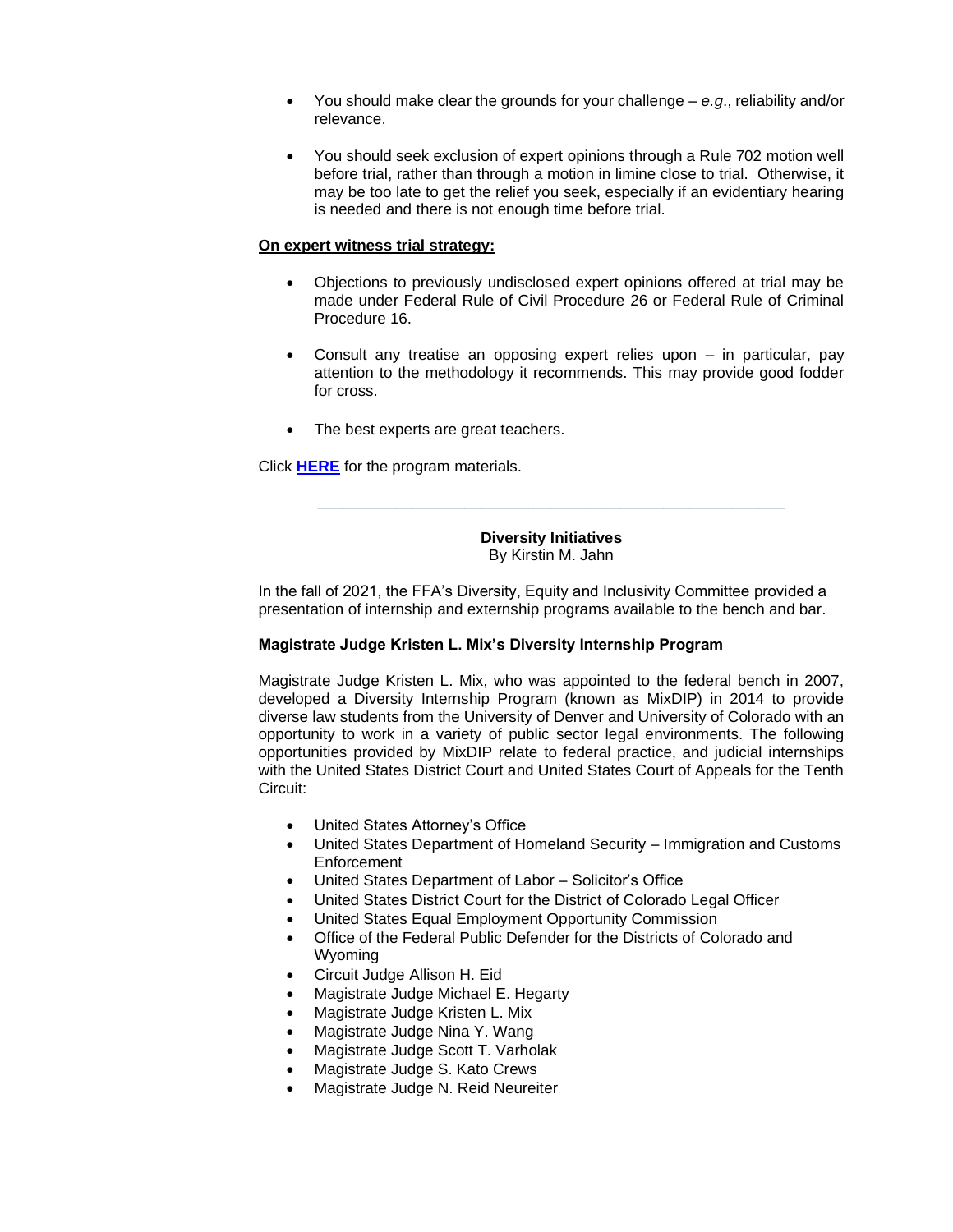In addition, MixDIP provides the following state and other public sector opportunities:

- Arapahoe County Public Defender's Office
- Denver District Court Judge Eric Elliff
- Denver District Court Judge Shelley Gilman
- Denver City Attorney's Office (Legislative Counsel division, Municipal Operations division, Civil Litigation division, DEN Legal (DIA) and Human Services division)
- Denver District Attorney's Office (Cold Cases unit, Restorative Justice unit, and Juvenile unit).
- Colorado Attorney General's Office (Business & Licensing section, Criminal Justice section, Consumer Protection section, Revenue & Utilities section and State Services section)
- State Office of Administrative Courts
- CBA Metro Volunteer Lawyers
- Colorado Lawyers Committee
- Colorado Legal Services
- **Earthiustice**
- The Wilderness Society

MixDIP has been widely successful, having placed approximately 350 students over the past nine years. The students receive academic credit for the internships and work between 50 and 200 hours per semester. Past law student interns spoke about the advantages and benefits of the program, stating that it provided them with experience in state and federal practice, an introduction to a variety of areas of law, a view of cases from a judge's perspective, and crucial networking opportunities. This program also greatly benefits the judges who receive assistance with legal research and fresh perspectives on cases.

Overall, MixDIP has been instrumental in creating and improving opportunities for law students of diverse backgrounds in our state and federal courts and throughout the public sector.

#### **Law School Internship and Externship Programs**

Professor Alexi Freeman, Associate Dean of Diversity, Equity and Inclusion at University of Denver Sturm College of Law (DU) spoke about the variety of internship and externship programs available to diverse law students at DU. Associate Dean Freeman's program matches law students with law firms for the fall and/or spring semesters on a part-time basis, as well as summer internships on a full-time basis. Law firms can work with students in a variety of ways through DU's program: providing externships for credit, externships for credit and pay, or paid positions as law clerks and summer associates. The program provides diverse students with an opportunity to work for different types of law firms (e.g., large, small, solo) as well as a variety of law practices. This is especially helpful to law students who are not well-connected in the legal profession, as it provides them not only with legal experience, but also networking opportunities to help propel them into their first job. The program is very successful; 91% percent of 2020 DU diverse law graduates participated in at least one externship program.

Law firms may register for the program prior to each semester by the following deadlines: August 5 for the fall, December 17 for the spring, and May 5 for the summer. Law firms must have a lawyer who has been licensed for at least 5 years supervise the law student and must provide the law student with: weekly meetings with feedback on the student's substantive legal work, ongoing discussions regarding the learning goals of the student, two on-line evaluations of the student, and no more than ten percent administrative work.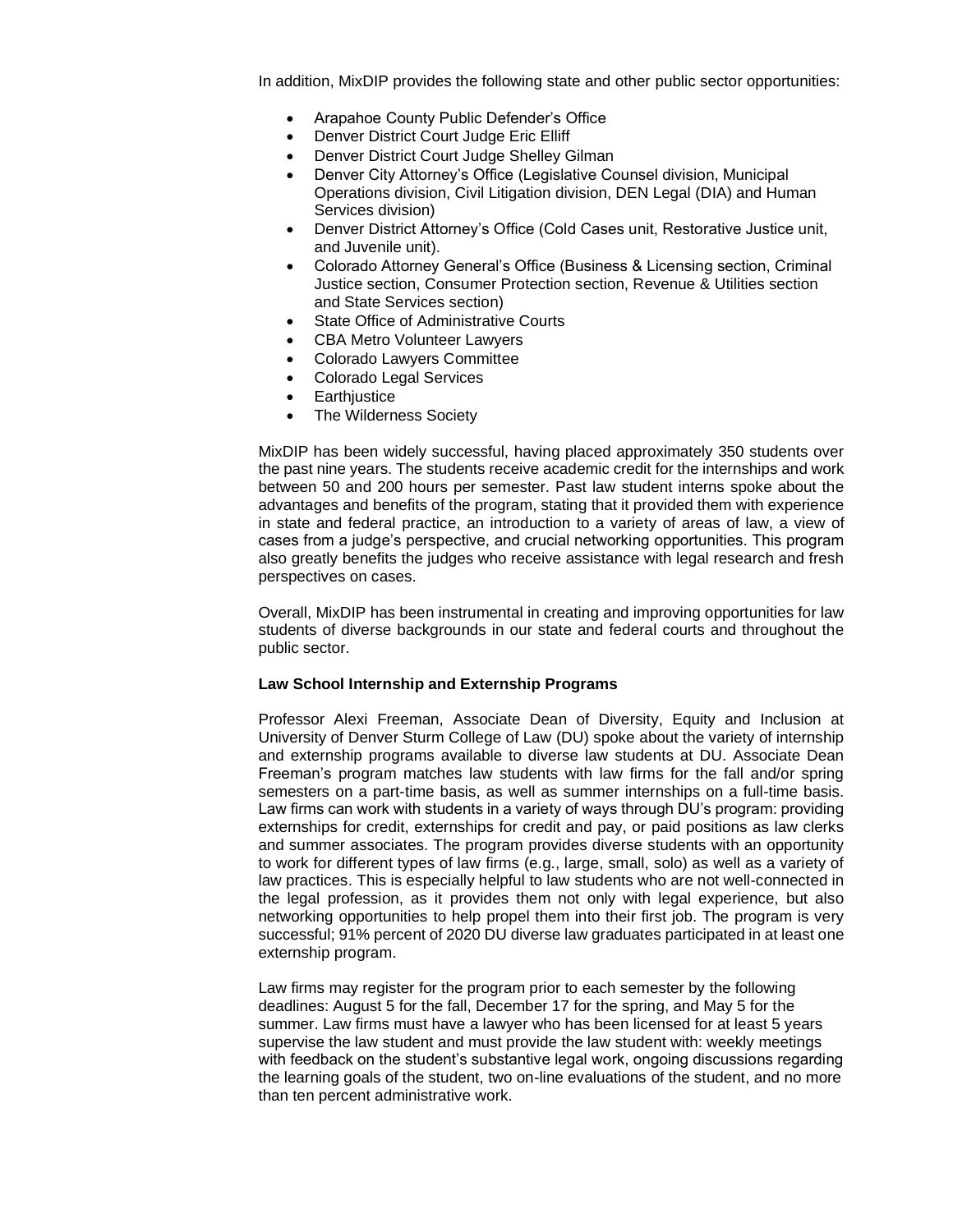Law firms are also expected to provide the law student with mentoring and a sense of community and belonging with the firm. The DU program provides support to the law firm to foster a successful externship for both the law firm and law student.

To learn more about these opportunities at DU, contact: [externships@law.du.edu](mailto:externships@law.du.edu) [Afreeman@law.du.edu](mailto:Afreeman@law.du.edu)

**\_\_\_\_\_\_\_\_\_\_\_\_\_\_\_\_\_\_\_\_\_\_\_\_\_\_\_\_\_\_\_\_\_\_\_\_\_\_\_\_\_\_\_\_\_\_\_\_\_\_\_\_\_\_**

Click **[HERE](https://www.law.du.edu/sites/default/files/2021-08/DU%20Supervisor%20Handbook_8.16.2021.pdf)** for the program materials.

### **Fall Reflections – BLSA Tour**

By Uchechukwu ("Emeka") Eze and Kirstin Jahn

On September 10, 2021, the Faculty of Federal Advocates co-sponsored the Black Law Students' Association (BLSA) "Judicial Walking Tour." This event was a first of its kind collaboration between the FFA's Diversity and Inclusivity Committee, and the BLSA chapters of the University of Denver Sturm College of Law and University of Colorado Law School.

The morning events were held at the Ralph L. Carr Colorado Judicial Center. Students were welcomed by the Justices of the Colorado Supreme Court and hosted by more than fifteen retired and sitting Black and African-American judges. This portion of the tour included networking with judges, a tour of the State's ceremonial courtrooms, a visit to Justice Monica M. Márquez's chambers, and lunch in the judicial center's courtyard. The afternoon portion of the tour, which was the portion facilitated by the FFA Diversity and Inclusivity Committee, featured stops at both the United States District Court for the District of Colorado, and the United States Court of Appeals for the Tenth Circuit.

At the District Court, Chief Judge Philip A. Brimmer greeted students with opening remarks, and later led a tour of the ceremonial courtroom and his own chambers. Magistrate Judges S. Kato Crews and Nina Y. Wang delivered powerful presentations highlighting their unique paths to the bench and various challenges they encountered along the way and still encounter today. The judges were joined by Tyrone Glover, a federal practitioner, who also shared his perspectives on diversity, advocacy, life and the law. At the Tenth Circuit, the students were welcomed by Circuit Judge Allison H. Eid, who shared her own path to the Colorado Supreme Court and federal bench as well as her dedication to providing numerous judicial internships through the Diversity on the Bench program. Judge Eid was joined by her former law clerk Kiki Council, who talked about the value of internships, clerkships, and community building. Finally, the students were treated to a happy hour sponsored by the Sam Cary Bar Association and Baker Simpson Law.

Over twenty-five law students attended the walking tour which was designed to welcome first-year law students to the Denver, Colorado legal community. The tour proved to be an inspirational day filled with stories of challenges, perseverance, and hope. A photo of the group at the end of the tour is shown below.

Given its strong reception among BLSA students and co-hosts alike, a similar tour was held for the Asian Pacific American Law Student Association (APALSA) in April, and a second BLSA tour is planned for September 2022.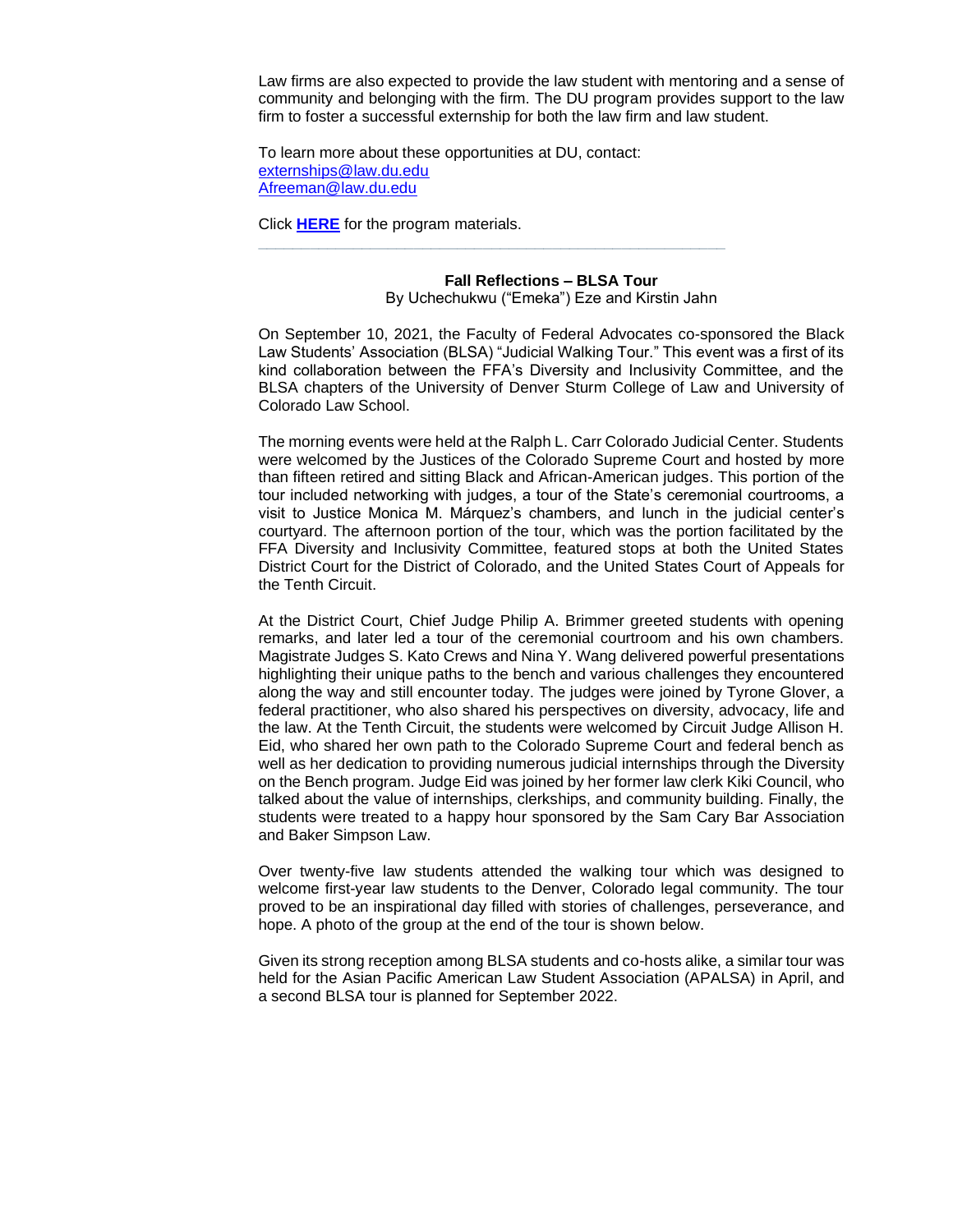

**2021 BLSA Courthouse Tour**

**\_\_\_\_\_\_\_\_\_\_\_\_\_\_\_\_\_\_\_\_\_\_\_\_\_\_\_\_\_\_\_\_\_\_\_\_\_\_\_\_\_\_\_\_\_\_\_\_\_\_\_\_\_\_**

#### **How Can I Get Federal Court Experience AND Fulfill Pro Bono Obligations?** By Edward Butler, Jane Andrews, Matt Skeen, Alan Schindler, and Danae Woody

The FFA held a webinar CLE on Tuesday, March 1, 2022, with representatives from the Civil Pro Bono Panel, the Federal Pro Se Clinic—which now includes the new *Bankruptcy* Court Federal Pro Se Clinic, and the Federal Limited Appearance Program for a lunchtime presentation on pro bono opportunities at the United States District Court. The three programs offer distinct approaches to providing full scale or limited pro bono representation for pro se parties, and each program can fit an individual attorney's or law firm's level of availability. Since many firms have a 50-hour pro bono policy, getting involved with any or all of the three pro bono programs is a great way to serve the community and get some experience with the federal court system.

**Ed Butler**, the District of Colorado's Legal Officer and Administrator of the **Civil Pro Bono Panel** spoke first, describing how the program works and its benefits. The program has been in place since 2013 and now boasts over 150 individual lawyers and 40 law firm members. The District of Colorado has asked for pro bono volunteers in 442 cases since the program's inception, and court staff have successfully matched Pro Bono Panel lawyers in 298 of those cases. The major features of the program include:

- Cases are initially screened by the court and selected based on their merit.
- Individual attorneys or entire law firms can join the Panel.
- Attorneys are randomly selected to review a case, based on the types of cases they are willing to consider (for example, civil rights, employment discrimination claims, prisoner civil rights cases, ADA matters, etc., among many others). Pro bono representation is more often necessary for pro se plaintiffs, but in approximately 20 percent of the cases the court seeks representation for a pro se defendant (often a small business owner).
- The selected lawyer or law firm has the absolute freedom to decline a case for any reason, and during the review process counsel remains anonymous.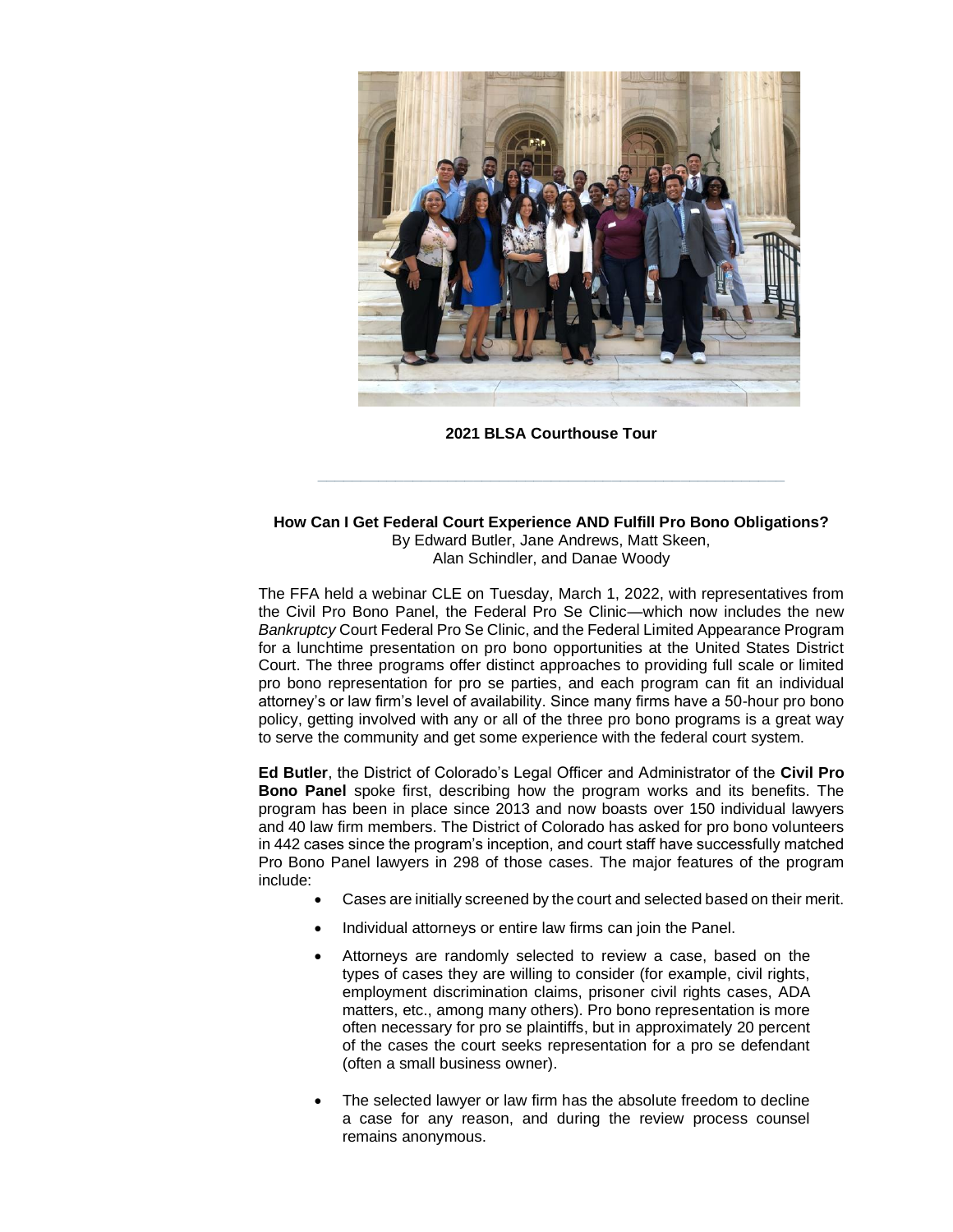- Mentoring and training are important goals of the program—counsel may request additional co-counsel assigned to assist, as either a mentor/informal advisor or "second chair." Also, attorney assistance is provided through such resources as the Federal Court Prison [Litigation Handbook](http://www.cod.uscourts.gov/Portals/0/Documents/AttInfo/Federal_Court_Prison_Litigation_Handbook.pdf) for attorneys.
- Reimbursement funding for costs incurred by counsel (not fees) is available from the FFA and funded by the court. Reimbursement is available for up to \$5,000 for non-expert costs and \$7,500 for experts.
- Malpractice insurance is provided by the FFA for all Panel cases, and up to nine credit hours is available as CLE credit for accepting a pro bono case.
- Pro bono attorneys can accept cases on a general basis—i.e., when the case is at a pretrial discovery stage, during dispositive motion briefing, or for trial—or on a limited representation basis, such as defending depositions for a client, amending a complaint, representing a party at a settlement conference, among many examples.
- Besides appearing at scheduling or discovery conferences, pretrial matters before magistrate judges, various status conference or motions hearing before district judges, it's important to note that approximately 12 percent of cases with pro bono counsel result in a jury trial, bench trial, or evidentiary hearing. This trial statistic is much better than the oft-cited "Vanishing Trial" statistic of one percent of all federal cases that reach trial.

For more information on the Civil Pro Bono Panel, please reach out to Ed Butler, Legal Officer, 303-335-2043; Ashley Sheehan, Paralegal, 303-335-2114, email [COD\\_ProBonoPanel@cod.uscourts.gov'](mailto:COD_ProBonoPanel@cod.uscourts.gov); or visit the court's Civil Pro Bono Panel page on the court's website, available here: [http://www.cod.uscourts.gov/AttorneyInformation/CivilProBonoPanel-](http://www.cod.uscourts.gov/AttorneyInformation/CivilProBonoPanel-Details,andAvailableCases.aspx)[Details,andAvailableCases.aspx.](http://www.cod.uscourts.gov/AttorneyInformation/CivilProBonoPanel-Details,andAvailableCases.aspx)

\* \* \* **Jane Andrews**, the managing attorney of the **Federal Pro Se Clinic** ("FPSC"), spoke next to address how that program works and its benefits, both to litigants and to volunteer attorneys. The FPSC operates pursuant to a grant given to the Colorado Bar Association ("CBA") to operate the Court's Federal Pro Se Assistance Project. The funds to support the grant are provided by the biennial assessment on all attorneys admitted to practice before the District of Colorado. The FPSC initially began its operations as a pilot program in 2018, and currently operates pursuant to a formal agreement between the district court and the CBA since 2020.

The FPSC provides limited scope civil matter assistance to pro se individual parties in both the U.S. District Court and U.S. Bankruptcy Court. The Clinic office is located at Alfred A. Arraj Courthouse (901 19<sup>th</sup> Street) and has recently opened offices at the U.S. Bankruptcy Court, located in the Customs House (721 19<sup>th</sup> Street) to accommodate bankruptcy clients. The Clinic location at the Arraj Courthouse is open 9 am to 5 pm, Monday through Friday. The Bankruptcy Court operates on more limited hours, as discussed below.

The limited scope assistance provided by the FPSC includes advice about court procedure and rules, drafting pleadings, discovery and motions. The Clinic does not, however, undertake factual investigation of claims, conduct legal research for litigants,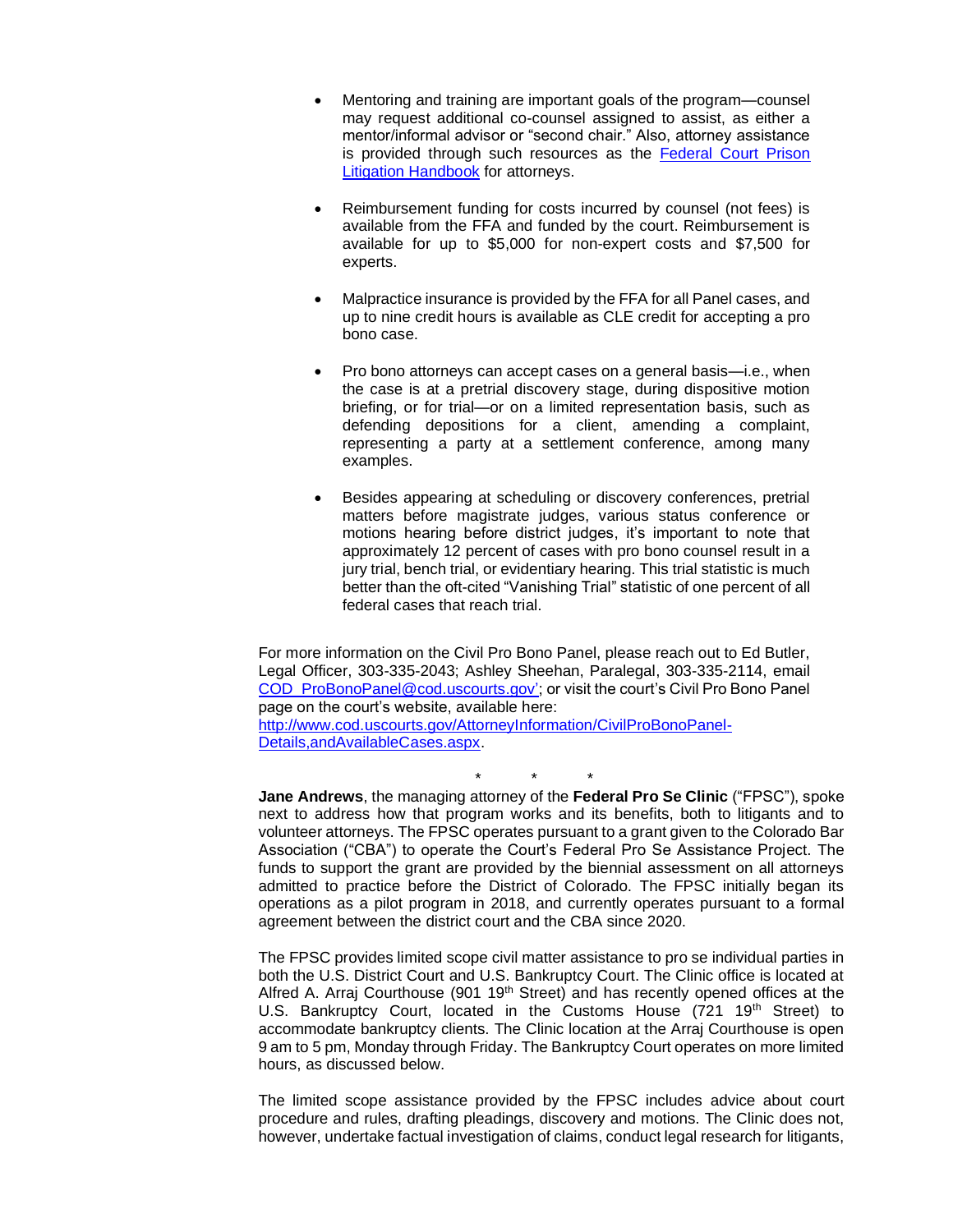or draft or "ghost-write" pleadings or briefs. The litigants enter into a written agreement with the Clinic consenting to the limited scope of the Clinic's representation. The Clinic also does not represent pro se litigants in Court, mediation or status and other nondispositive conferences, although it routinely refers litigants to the services available through the Federal Limited Appearance Program ("FLAP") for such appearances. The vast majority of cases handled by the FPSC involve either federal employment claims or civil rights claims, although—since federal jurisdiction can attach on grounds of diversity of citizenship as well—the actual mix of legal issues can be varied.

Volunteers are critical to the Clinic's operations. Volunteering at the Clinic is an excellent way to hone one's skills with federal court claims and procedures. Shifts generally involve one or two 45-minute appointments per month. Originally implemented due to Covid-19 guidelines, most appointments are now conducted by telephone—an innovation seemingly preferred by both litigants and volunteers as it minimizes the time commitment involved with appointments, as well as the expense of travel to downtown Denver. Telephone conferences are an added benefit for litigants located in other parts of Colorado, as the Clinic services the entirety of the state.

Volunteers are provided with conflict-check information initially. Once conflicts are cleared, the FPSC forwards a case summary, including background information, as well as a copy of the docket sheet along with credentials for free access to PACER should the volunteer need to review additional documents from the docket sheet.

In the past year (2021), the Clinic has conducted over 500 appointments with pro se litigants, a testament to the services it provides to both litigants and volunteers.

Similar to the Civil Pro Bono Panel, malpractice insurance with Clinic volunteering is provided by the CBA in connection with the litigant appointments. Also, just as with Pro Bono Panel volunteering and FLAP described below, up to nine credit hours (in every three-year compliance period) is available as CLE credit for advising pro se litigants with one CLE hour per five hours of pro bono, including prep time.

For more information on FPSC volunteer opportunities, please reach out to Jane Andrews, Managing Attorney, 303.380.8786, email [jandrews@cobar.org.](mailto:jandrews@cobar.org)

\* \* \*

**Matthew Skeen Jr.**, Program Attorney for the recently established **Pro Se Bankruptcy Clinic**, also participated in the CLE. A sub-program of the FPSC, the Bankruptcy Clinic assists unrepresented parties in determining whether bankruptcy may be a good option for their debt problems, educates them about the process and potential adverse consequences of filing a bankruptcy petition, and answers questions regarding a debtor's petition and schedules. The Bankruptcy Clinic provides general information and advice to debtors, creditors, and other interested parties regarding bankruptcy issues.

The average person has a lot of misconceptions about bankruptcy which can lead to problems for people without access to competent legal advice. Although most Chapter 7 cases in Colorado are filed by attorneys, a significant number of bankruptcy cases, (between six and ten percent, varying month to month) are filed pro se. Since starting the Bankruptcy Clinic, the CBA has reached about a third of the pro se filers and provided them with valuable bankruptcy advice so that their case is more likely to proceed without issues or surprises. As with the FPSC, the clinic's services are extremely limited in scope and essentially consist of a one-hour consultation to answer questions and give advice. The clinic is currently in search of volunteers who could dedicate as little as one hour a month to helping people. Bankruptcy experience is preferred. To learn more about the clinic please contact Matt Skeen at [mskeen@cobar.org.](mailto:mskeen@cobar.org)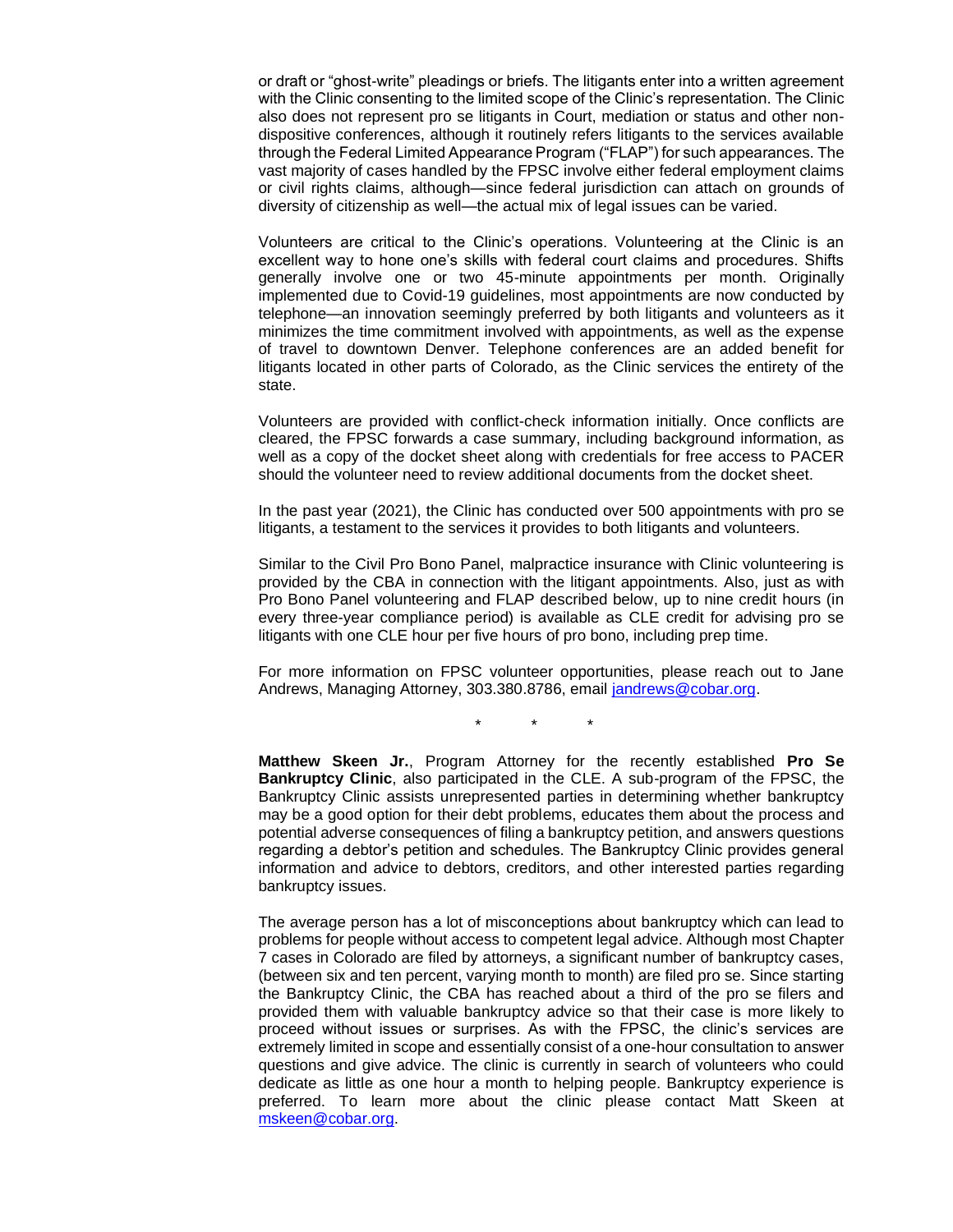\* \* \*

Attorney **Alan Schindler**, former member of the Colorado Bar Association-Young Lawyer's Division and founding member of the FLAP Board, spoke next about the **Federal Limited Appearance Program** ("FLAP"). Also appearing with Alan was FLAP Board member **Danae Woody**. FLAP operates under the umbrella of the Civil Pro Bono Panel and enjoys many of the same benefits of the Civil Pro Bono Panel, including malpractice insurance provided by the FFA, and CLE credit for volunteer time.

The goals of the FLAP program are threefold:

1) providing access to justice for pro se litigants by filling the gap between the full-scale representation offered by the Civil Pro Bono Panel and the out-of-court limited representation offered by the FPSC;

2) saving judicial resources by facilitating non-dispositive hearings so that they generally run smoothly; and

3) offering young or inexperienced lawyers the opportunity to gain incourt experience in a low risk, non-dispositive setting.

The features and benefits of the program are as follows:

- Individual attorneys or law firms may join the FLAP panel:
- Volunteer attorneys can assist pro-se litigants with in-court (or virtual), non-dispositive hearings, including scheduling conferences; status conferences; and discovery disputes.
- FLAP offers volunteer attorneys who do not have the time or resources to devote towards an entire case to instead handle a discrete task, without any further commitment.
- Volunteer attorneys available and interested in a more substantial time commitment can volunteer to handle settlement conferences before the District of Colorado's magistrate judges, since there is more preparation time, confidential settlement statement drafting, and more detailed client communications.
- FLAP provides volunteer attorneys with all the forms necessary to complete the FLAP representation, including a blank Motion for Panel Appointment, Entry of Limited Appearance, and Motion to Withdraw, all formatted as Word documents.
- FLAP provides its volunteers with a free PACER login and password to be used when preparing for and handling a FLAP assignment.
- FLAP works hand in hand with the FPSC, so volunteers are encouraged to direct pro se litigants to the FPSC if they have questions or wish to seek advice outside the scope of the FLAP limited engagement.

For more information about FLAP, please reach out to FLAP Coordinator Jess Ham at jham@cobar.org, 303-824-5311; or visit the FLAP webpage at [www.cobar.org/For-Members/Young-Lawyers.](http://www.cobar.org/For-Members/Young-Lawyers)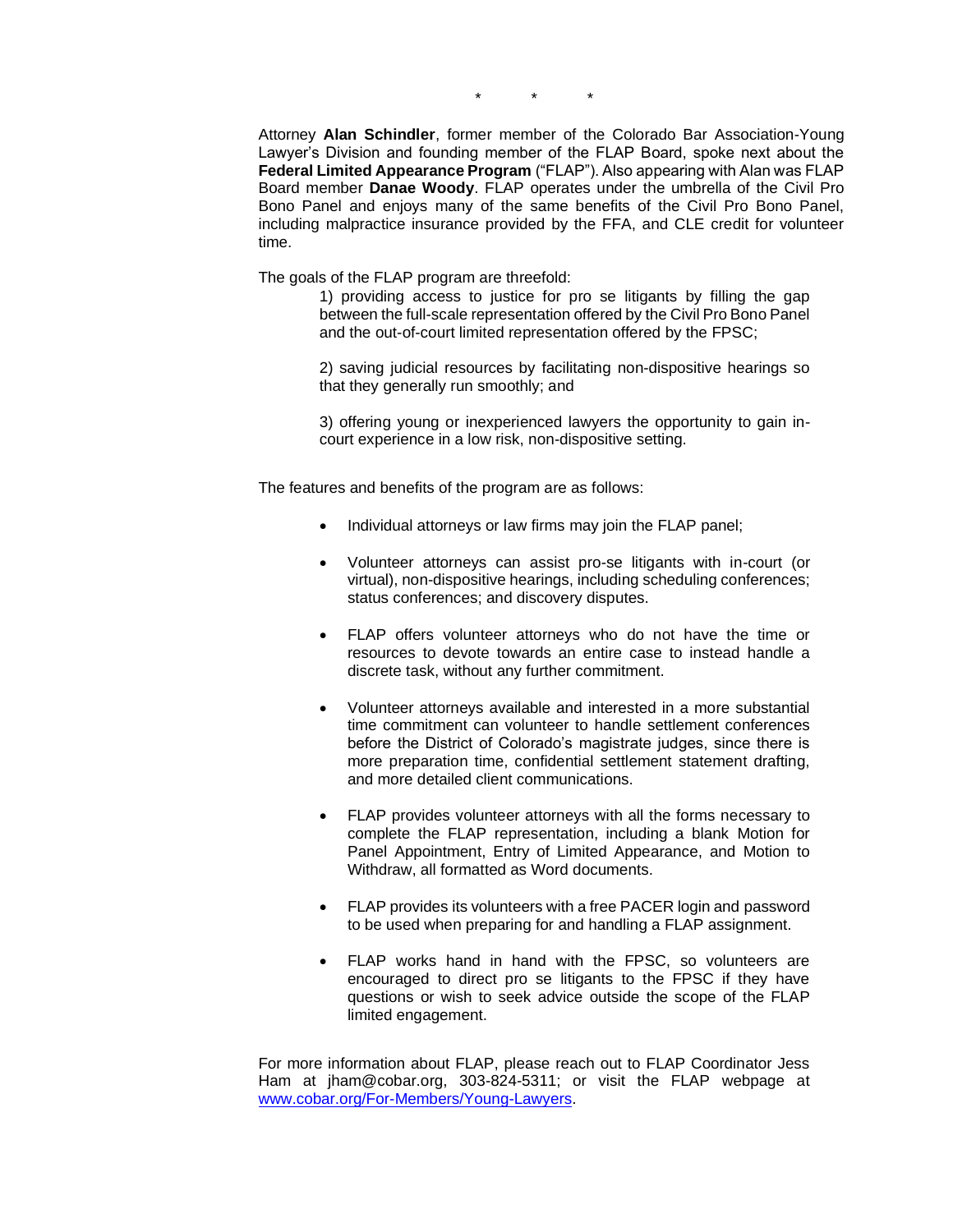#### **Of Note from the United States District Court, District of Colorado**

**\_\_\_\_\_\_\_\_\_\_\_\_\_\_\_\_\_\_\_\_\_\_\_\_\_\_\_\_\_\_\_\_\_\_\_\_\_\_\_\_\_\_\_\_\_\_\_\_\_\_\_\_\_\_**

#### **1. Public Notice Concerning the Reappointment of Magistrate Judge James M. Candelaria**

The current term of office of part-time United States Magistrate Judge James M. Candelaria for U.S. District Court for the District of Colorado is due to expire on January 1, 2023. Magistrate Judge Candelaria sits in Durango, Colorado. The United States District Court is required by law to establish a panel of citizens to consider the reappointment of the magistrate judge to a new fouryear term. The full Public Notice is available **[HERE](http://www.cod.uscourts.gov/Portals/0/Documents/Announcements/Public_Notice%20_2022_Reappointment_of_MJ_Candelaria.pdf)**.

All comments should be submitted electronically by email, or a PDF attachment to an email, to the Office of the Clerk of Court: [cod\\_magistratejudge\\_comments@cod.uscourts.gov](mailto:cod_magistratejudge_comments@cod.uscourts.gov) (cod\_magistratejudge\_comments@cod.uscourts.gov)

**Comments must be received by 5:00 p.m. on May 20, 2022.**

#### 2. **U.S. District Court Civil Pro Bono Panel 2021 Annual Report Under D.C.COLO.LAttyR 15**

Civil Pro Bono Representation the Standing Committee on Pro Se Litigation is responsible for implementing the Civil Pro Bono Panel Program and for reporting annually to the court on the status of the program. The 2021 Annual Report of the Civil Pro Bono Panel is now available **[HERE](http://www.cod.uscourts.gov/Portals/0/Documents/AttInfo/2021_Pro_Bono_Panel_Annual_Report.pdf)** for the court's, the bar's, and the public's review. Please also visit the Civil Pro Bono Panel page for more information about the Program.

#### **FACULTY OF FEDERAL ADVOCATES UPCOMING CLE PROGRAMS**

**\_\_\_\_\_\_\_\_\_\_\_\_\_\_\_\_\_\_\_\_\_\_\_\_\_\_\_\_\_\_\_\_\_\_\_\_\_\_\_\_\_\_\_\_\_\_\_\_\_\_\_\_\_\_**

Sign-up on our website at **[www.facultyfederaladvocates.org.](http://www.facultyfederaladvocates.org. )**

**TUESDAY, MAY 24, 2022**

**\_\_\_\_\_\_\_\_\_\_\_\_\_\_\_**

**"TRANSITIONING TO AND FROM GOVERNMENT SERVICE"**

**CRISTAL DEHERRERA, ESQ. EXECUTIVE VICE PRESIDENT/CHIEF OF STAFF DENVER INTERNATIONAL AIRPORT**

**JASON DUNN, ESQ. BROWNSTEIN HYATT FARBER SCHRECK, LLP**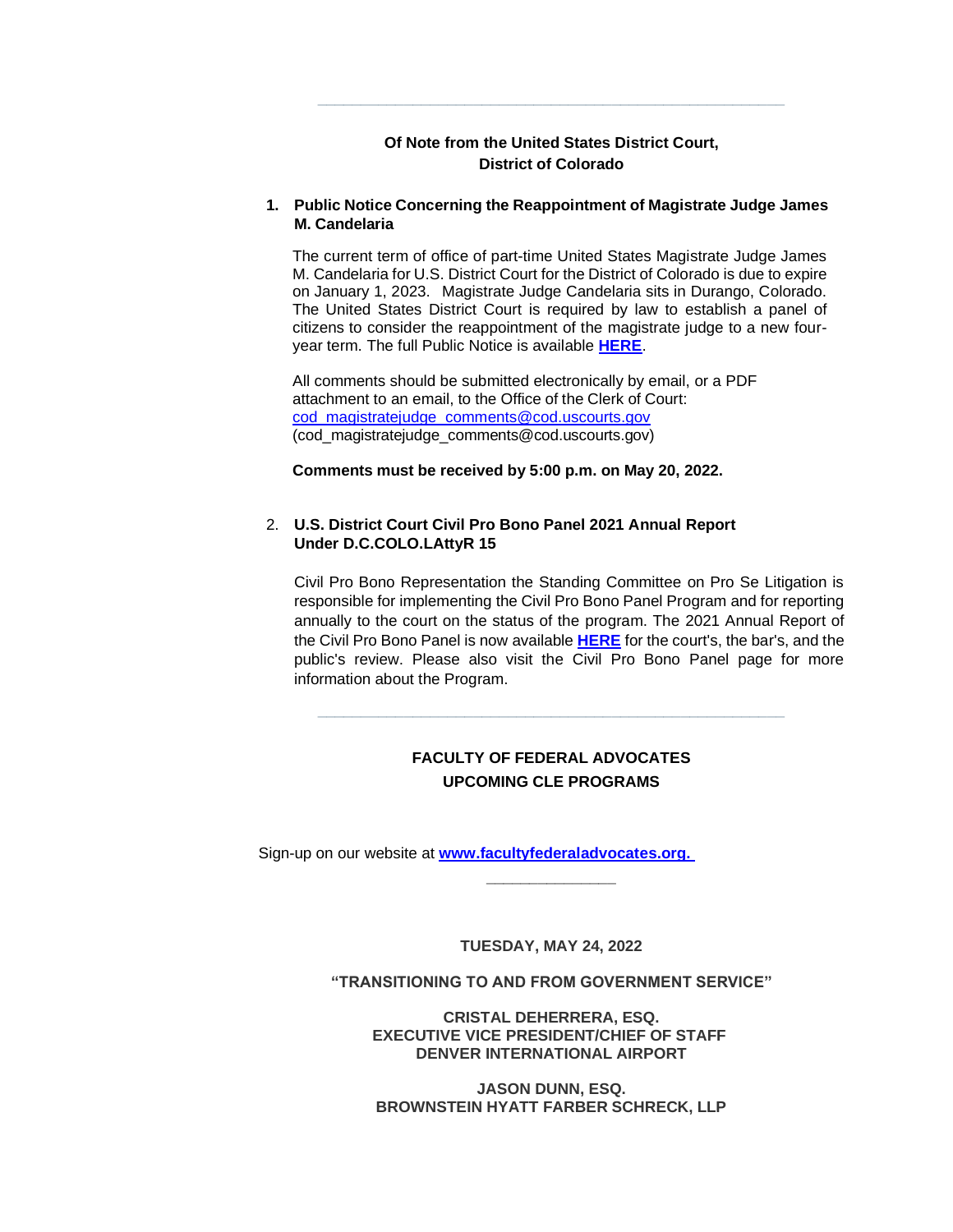#### **NATALIE HANLON LEH, ESQ. CHIEF DEPUTY COLORADO ATTORNEY GENERAL**

#### **12:00 - 1:15 P.M.**

#### **Alfred A. Arraj Courthouse, Jury Assembly Room 901 19th Street, Denver**

Many attorneys will work in Government practice at some point in their careers. The transition into Government practice—or out of it—can involve large shifts in work culture, practice norms, and ethical obligations. A panel including former Colorado U.S. Attorney Jason Dunn, DIA Executive Vice President/Chief of Staff Cristal DeHerrera, and Chief Deputy Colorado Attorney General Natalie Hanlon Leh, will discuss their own transitions in and out of Government practice, and share the pros and cons of working in both private practice and public service.

2 general CLE credits approved.

Click **[HERE](https://www.facultyfederaladvocates.org/event-4764276)** to register for this program.

#### **THURSDAY, JUNE 9, 2022**

**\_\_\_\_\_\_\_\_\_\_\_\_\_\_\_**

#### **"TRIAL TECHNIQUES: THE ART OF SIMPLIFYING COMPLEX DISPUTES FOR JURIES"**

#### **MARY (MINDY) SOOTER, ESQ. WILMERHALE, LLP**

#### **JOHN F. WALSH, ESQ. WILMERHALE, LLP**

#### **12:00 - 1:15 P.M.**

#### **Alfred A. Arraj Courthouse, Jury Assembly Room 901 19th Street, Denver**

Mindy Sooter and John Walsh provide practice pointers for explaining complex issues, including technical patent litigation to juries. Collectively, Mindy and John have tried dozens of cases to verdict. Mindy brings experience in patent jury trials involving a range of technologies including electronic motors, software, telecommunications, and semiconductors. John brings experience involving complex claims on topics ranging from antitrust conspiracy to bank fraud, employment compensation/trade secret theft, environmental claims, product liability and securities market manipulation. John and Mindy will describe techniques and tactics for breaking down and teaching complex subjects such as these to juries in an effective manner, even under the hectic and compressed schedule of trial. Topics will include identifying themes, focusing and refining the description of the subject matter, as well as using demonstrative exhibits to keep the jury engaged.

2 general CLE credits approved.

Click **[HERE](https://www.facultyfederaladvocates.org/event-4825278)** to register for this program.